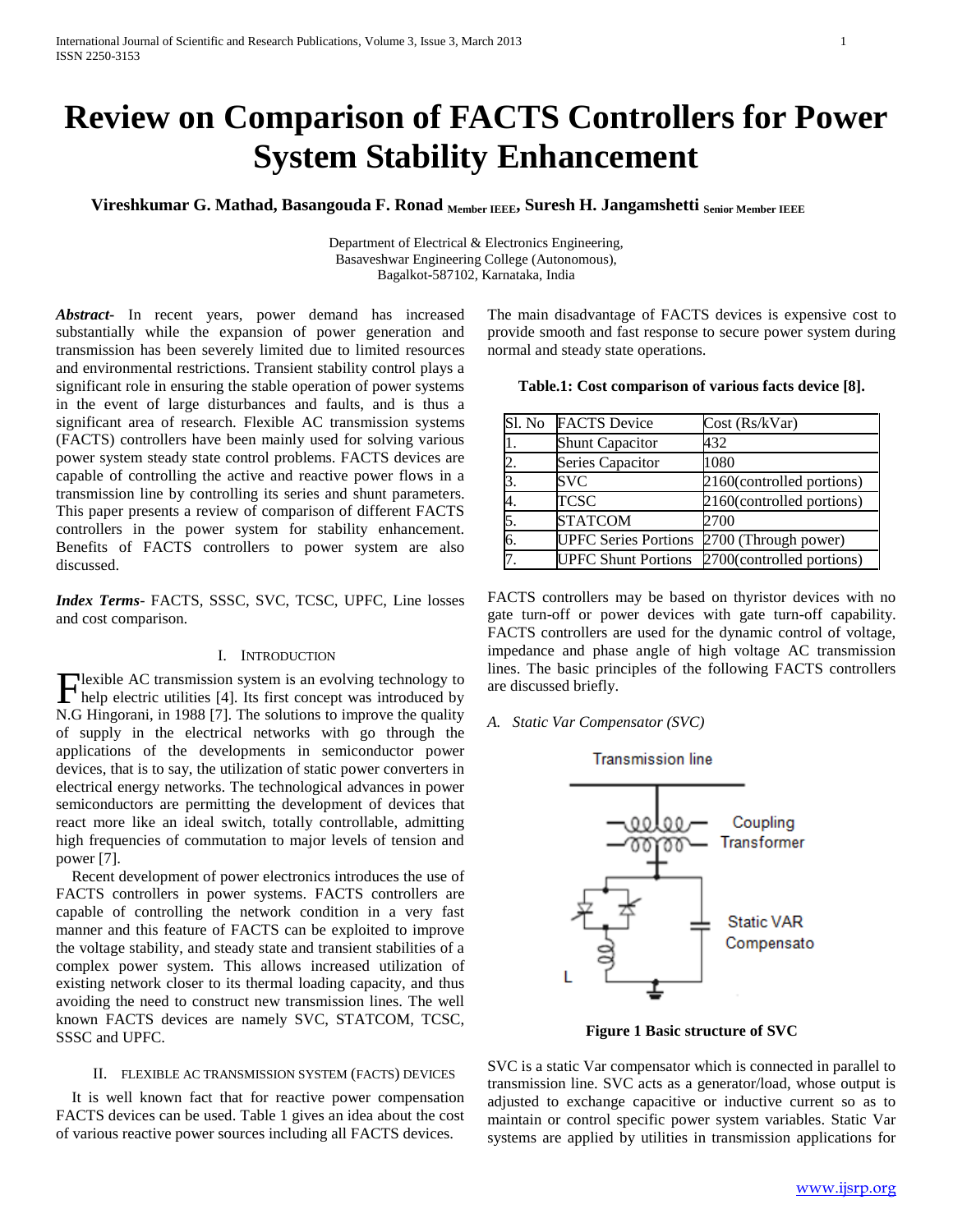several purposes. The primary purpose is usually for rapid control of voltage at weak points in a network. Installations may be at the midpoint of transmission interconnections or at the line ends. SVC is similar to a synchronous condenser but without rotating part in that it is used to supply or absorb reactive power. The basic structure of SVC is shown in Fig. 1. The SVC is connected to a coupling transformer that is connected directly to the ac bus whose voltage is to be regulated. From Fig. 1, SVC is composed of a controllable shunt reactor and shunt capacitor(s). Total susceptance of SVC can be controlled by controlling the firing angle of thyristors. However, the SVC acts like fixed capacitor or fixed inductor at the maximum and minimum limits [1,3].

## B. *Thyristor Controlled Series Capacitor (TCSC)*

TCSC is series type compensator, used to increase power transfer as well as to enhance system stability. TCSC controllers use TCR in parallel with segments of series capacitor bank. The combination of TCR and capacitor allow the capacitive reactance to be smoothly controlled over a wide range and switched upon command to a condition where the bi-directional thyristor pairs conduct continuously and insert appropriate reactance into the line. The basic structure of the device is shown in Fig. 3.



**Figure 2 Configuration of a TCSC**

The TCSC consists of three main components: capacitor bank C, bypass inductor L and bidirectional thyristors SCR1 and SCR2. The total susceptance of the line is controlled by controlling the firing angle of the thyristors [1,2,3].

*C. Static Synchronous Series Compensator (SSSC)*



**Figure 3 Simplified diagram of a SSSC**

SSSC is connected in series with a power system. It has a voltage source converter serially connected to a transmission line through a transformer. It can be considered as asynchronous voltage source as it can inject an almost sinusoidal voltage of variable and controllable amplitude and phase angle, in series with a transmission line. The injected voltage is almost in quadrature with the line current. A small part of the injectedvoltage that is in phase with the line current provides the losses in the inverter. Most of the injected voltage, which is in quadrature with the line current, provides the effect of inserting an inductive or capacitive reactance in series with the transmission line. The variable reactance influences the electric power flow in the transmission line. The basic configuration of a SSSC is shown in Fig. 3[1,3,6]. *D. Unified Power Flow Controller (UPFC)*

Among the available FACTS devices, the Unified Power Flow Controller (UPFC) is the most versatile device that can be used to enhance steady state stability, dynamic stability and transient stability. The basic configuration of a UPFC is shown in Fig. 4. The UPFC is capable of both supplying and absorbing real and reactive power and it consists of two ac/dc converters. One of the two converters is connected in series with the transmission line through a series transformer and the other in parallel with the line through a shunt transformer. The dc side of the two converters is connected through a common capacitor, which provides dc voltage for the converter operation. The power balance between the series and shunt converters is a prerequisite to maintain aconstant voltage across the dc capacitor. As the series branch of the UPFC injects a voltage of variable magnitude and phase angle, it can exchange real power with the transmission line and thus improves the power flow capability of the line as well as its transient stability limit. The shunt converter exchanges a current of controllable magnitude and power factor angle with the power system. It is normally controlled to balance the real power absorbed from or injected into the power system by the series converter plus the losses by regulating the dc bus voltage at a desired value [7,9].





**Figure 4: Unified Power Flow Controller (UPFC)**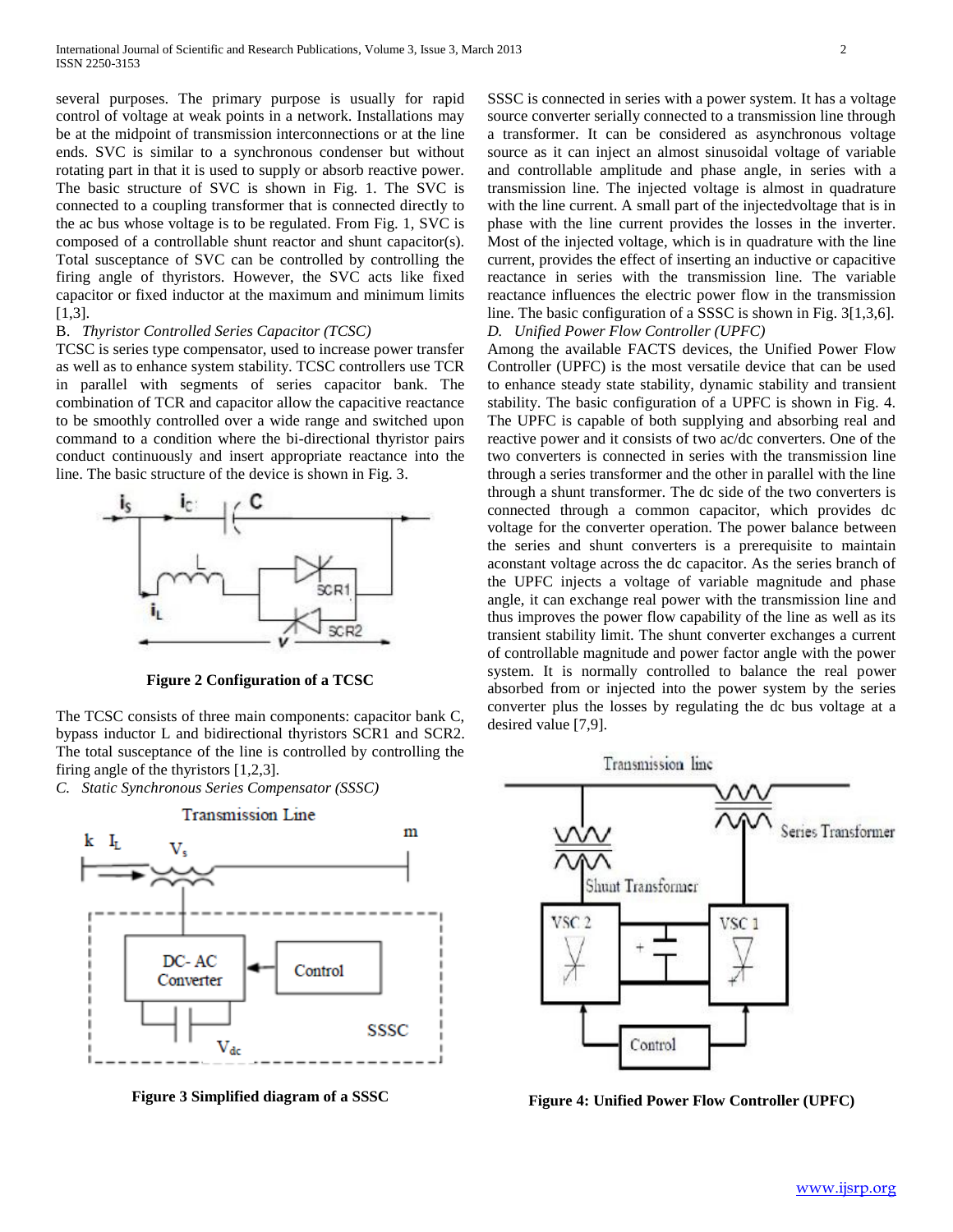International Journal of Scientific and Research Publications, Volume 3, Issue 3, March 2013 3 ISSN 2250-3153

## III. COMPARISON BETWEEN UPFC, SVC, TCSC, AND SSSC FOR POWER SYSTEM STABILITY ENHANCEMENT

 Table 2 shows the comparison of FACTS devices of two-area power system with series and shunt FACTS devices. Series FACTS device connected between bus 2 and 3 in a single circuit long transmission line as shown in Fig. 5. The shunt FACTS device is connected parallel to bus number 2 as shown in Fig. 6. From table 2 it is investigated that the SSSC is requires more time for stability enhancement. TCSC FACTS device UPFC is the effective device for load flow, voltage control and stability enhancement of inter-area power system.



**Figure 5 Two-area power systems with series FACTS device**



### **Figure 6 Two-area power systems with shunt FACTS device**

Table 3 shows Simulation studies were done for different FACTS devices on IEEE 5 bus power system to find line losses [5]. TCSC, SVC and UPFC are placed in different bus and losses at each step are determined. It observed that placing TCSC in between bus 2 and bus 5 losses are reduced. It is best location for TCSC is to minimize the losses. For SVC the best location is between bus 2 and bus 3 to minimize the losses. UPFC is placed at different locations and optimal location for UPFC is between bus 5 and bus 4 to minimize the losses. UPFC regulates the voltage of the bus as well as regulates the active and reactive power of the buses and the lines losses within specified limits.

**Table 2: Comparison between FACTS Devices for Power System Stability Enhancement [1,2,6]**

| S. No. | <b>FACTS</b> | Power System                 | Load flow | Voltage | Transient | Dynamic   | Time  |
|--------|--------------|------------------------------|-----------|---------|-----------|-----------|-------|
|        | Device       | <b>Stability Enhancement</b> |           | control | stability | stability | (sec) |
|        | <b>UPFC</b>  | YES                          | High      | High    | Medium    | Medium    | 0.6   |
|        | <b>TCSC</b>  | YES                          | Medium    | Low     | High      | Medium    | 1.5   |
|        | SVC          | YES                          | Low       | high    | Low       | Medium    |       |
|        | <b>SSSC</b>  | YES                          | Low       | High    | Medium    | Medium    |       |

**Table 3: Comparison between FACTS Devices for Power System Stability Enhancement**

|               | <b>BUS</b>     | Line losses with TCSC |                        | Line losses with SVC |                        | Line losses with UPFC |                        |
|---------------|----------------|-----------------------|------------------------|----------------------|------------------------|-----------------------|------------------------|
| From          | To             | Real power<br>loss    | Reactive power<br>loss | Real power<br>loss   | Reactive power<br>loss | Real power<br>loss    | Reactive power<br>loss |
| 2             | $\mathcal{F}$  | 6.47328               | $-11.66943$            | 6.6734               | $-9.5535$              | 4.79012               | $-16.85673$            |
| 2             | 4              | 6.53247               | $-12.03645$            | 6.8625               | $-8.9328$              | 4.70994               | $-17.10167$            |
| 2             | 5              | 6.32411               | $-23.88476$            | 11.3428              | 5.5864                 | 5.02372               | $-15.57745$            |
| $\mathcal{F}$ | 2              | 6.47642               | $-11.66949$            | 6.7284               | $-9.6334$              | 2.92428               | $-23.45038$            |
| 3             | 4              | 6.12821               | $-10.85432$            | 6.3158               | $-10.3962$             | 5.04984               | $-16.31023$            |
| 4             | $\mathfrak{D}$ | 6.53872               | $-12.03452$            | 6.9372               | $-8.9694$              | 2.91293               | $-23.4464$             |
| 4             | $\mathcal{F}$  | 6.12834               | $-10.85342$            | 6.4121               | $-10.4043$             | 2.91293               | $-23.4464$             |
| 4             | 5              | 6.15325               | $-10.87238$            | 6.1319               | $-11.1986$             | 6.22885               | $-12.66832$            |
| 5             | $\mathfrak{D}$ | 6.32984               | $-13.85347$            | 11.294               | 4.7654                 | 1.37279               | $-28.66214$            |
| 5             | 4              | 6.15096               | $-10.87543$            | 6.1234               | $-11.2188$             | 1.37279               | $-28.66214$            |